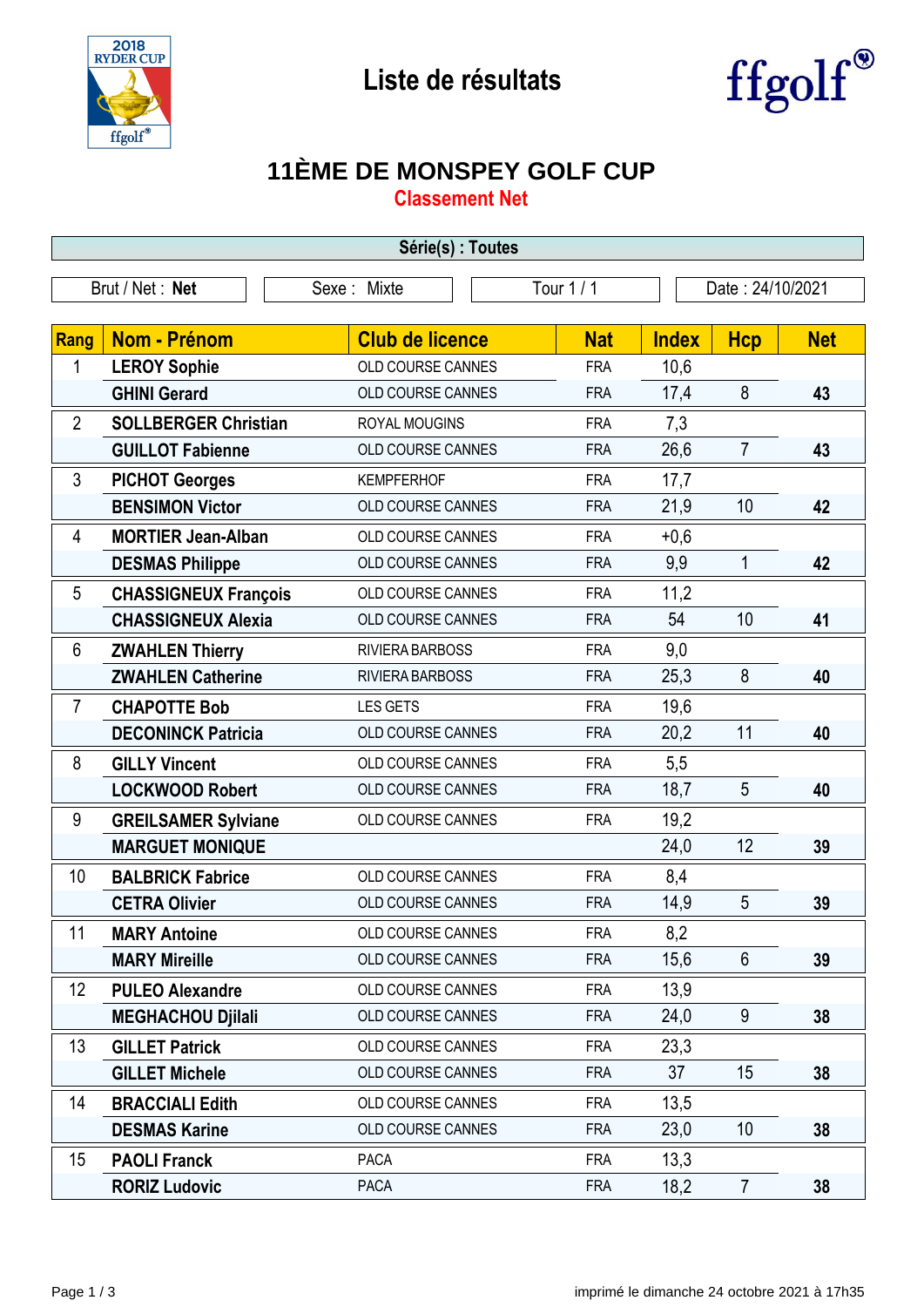| Rang | <b>Nom - Prénom</b>         | <b>Club de licence</b>   | <b>Nat</b> | <b>Index</b> | <b>Hcp</b>      | <b>Net</b> |
|------|-----------------------------|--------------------------|------------|--------------|-----------------|------------|
| 16   | <b>JOUVE Paul</b>           | OLD COURSE CANNES        | <b>FRA</b> | <b>PRO</b>   |                 |            |
|      | <b>BENATAR Michel</b>       | OLD COURSE CANNES        | <b>FRA</b> | 4,3          | 1               | 38         |
| 17   | <b>VAN DOOREN Maria</b>     | OLD COURSE CANNES        | <b>FRA</b> | 19,2         |                 |            |
|      | <b>VAN DOOREN Cees</b>      | OLD COURSE CANNES        | <b>FRA</b> | 21,2         | 11              | 38         |
| 18   | <b>KONIG Eduard</b>         | OLD COURSE CANNES        | <b>FRA</b> | 16,0         |                 |            |
|      | <b>GALINIE Elizabeth</b>    | OLD COURSE CANNES        | <b>FRA</b> | 20,6         | 9               | 37         |
| 19   | <b>UGHETTO Michel</b>       | OLD COURSE CANNES        | <b>FRA</b> | 15,5         |                 |            |
|      | <b>GARRIOU Gerard</b>       | OLD COURSE CANNES        | <b>FRA</b> | 19,3         | 9               | 37         |
| 20   | <b>VONESCH Jean-Luc</b>     | <b>PACA</b>              | <b>FRA</b> | 17,9         |                 |            |
|      | <b>DE VILLERS Louis</b>     | OLD COURSE CANNES        | <b>FRA</b> | 54           | 12              | 37         |
| 21   | <b>PANIZZI Gilles</b>       | OLD COURSE CANNES        | <b>FRA</b> | 14,3         |                 |            |
|      | <b>DUCHATEAU Nicolas</b>    | ST DONAT                 | <b>FRA</b> | 29,7         | 10              | 36         |
| 22   | <b>FRANSE Erna</b>          | OLD COURSE CANNES        | <b>FRA</b> | 8,6          |                 |            |
|      | <b>FRANSE Paul</b>          | OLD COURSE CANNES        | <b>FRA</b> | 26,0         | 8               | 36         |
| 23   | <b>CONTINI Frederic</b>     | <b>OLD COURSE CANNES</b> | <b>FRA</b> | 13,0         |                 |            |
|      | <b>PICARD Philippe</b>      | OLD COURSE CANNES        | <b>FRA</b> | 19,1         | 8               | 36         |
| 24   | <b>BAUCHARD Laurent</b>     | OLD COURSE CANNES        | <b>FRA</b> | 9,5          |                 |            |
|      | <b>BAUCHARD Liliane</b>     | OLD COURSE CANNES        | <b>FRA</b> | 30,6         | 9               | 36         |
| 25   | <b>SAHALI Ghislain</b>      | <b>GRANDE BASTIDE</b>    | <b>FRA</b> | 29,8         |                 |            |
|      | <b>BERTAGNOLIO Benjamin</b> | <b>AUTIERO BIOT</b>      | <b>FRA</b> | 30,4         | 16              | 36         |
| 26   | <b>GILLES André</b>         | OLD COURSE CANNES        | <b>FRA</b> | 10,5         |                 |            |
|      | <b>PERRIN Jean-Paul</b>     | OLD COURSE CANNES        | <b>FRA</b> | 25,5         | 8               | 35         |
| 27   | <b>LAROQUE Christian</b>    | OLD COURSE CANNES        | <b>FRA</b> | 21,3         |                 |            |
|      | <b>VIVIEN Fabienne</b>      | <b>OLD COURSE CANNES</b> | <b>FRA</b> | 24,6         | 12              | 35         |
| 28   | <b>MOYNE Gérald</b>         | TERRE BLANCHE            | <b>FRA</b> | 12,4         |                 |            |
|      | <b>MOYNE Joumana</b>        | TERRE BLANCHE            | <b>FRA</b> | 18,4         | 9               | 35         |
| 29   | <b>CHEVALIER Jean Paul</b>  | OLD COURSE CANNES        | <b>FRA</b> | 12,0         |                 |            |
|      | <b>BELLERI Laurent</b>      | OLD COURSE CANNES        | <b>FRA</b> | 25,0         | 9               | 35         |
| 30   | <b>SAGE Christian</b>       | OLD COURSE CANNES        | <b>FRA</b> | 11,1         |                 |            |
|      | <b>GIRAUDO Joseph</b>       | <b>BIOT</b>              | <b>FRA</b> | 15,0         | 6               | 34         |
| 31   | <b>GARD Muriel</b>          | OLD COURSE CANNES        | <b>FRA</b> | 16,5         |                 |            |
|      | <b>GARD Pascal</b>          | OLD COURSE CANNES        | <b>FRA</b> | 18,9         | 10              | 34         |
| 32   | <b>SERRADORI Josy</b>       | OLD COURSE CANNES        | <b>FRA</b> | 12,0         |                 |            |
|      | <b>ROUVET Jean-Pierre</b>   | OLD COURSE CANNES        | <b>FRA</b> | 18,2         | 8               | 34         |
| 33   | <b>IANNI Jean François</b>  | OLD COURSE CANNES        | <b>FRA</b> | 15,0         |                 |            |
|      | <b>LABOURIER Caroline</b>   | OLD COURSE CANNES        | <b>FRA</b> | 21,8         | 9               | 34         |
| 34   | <b>KOCHKANIAN Isabelle</b>  | ST DONAT                 | <b>FRA</b> | 16,4         |                 |            |
|      | <b>KOCHKANIAN Sylvain</b>   | ST DONAT                 | <b>FRA</b> | 16,8         | 10 <sup>°</sup> | 34         |
| 35   | <b>CHATEL Jérôme</b>        | OLD COURSE CANNES        | <b>FRA</b> | 16,3         |                 |            |
|      | <b>CHATILLON Jeanine</b>    | OLD COURSE CANNES        | <b>FRA</b> | 20,8         | 10              | 33         |